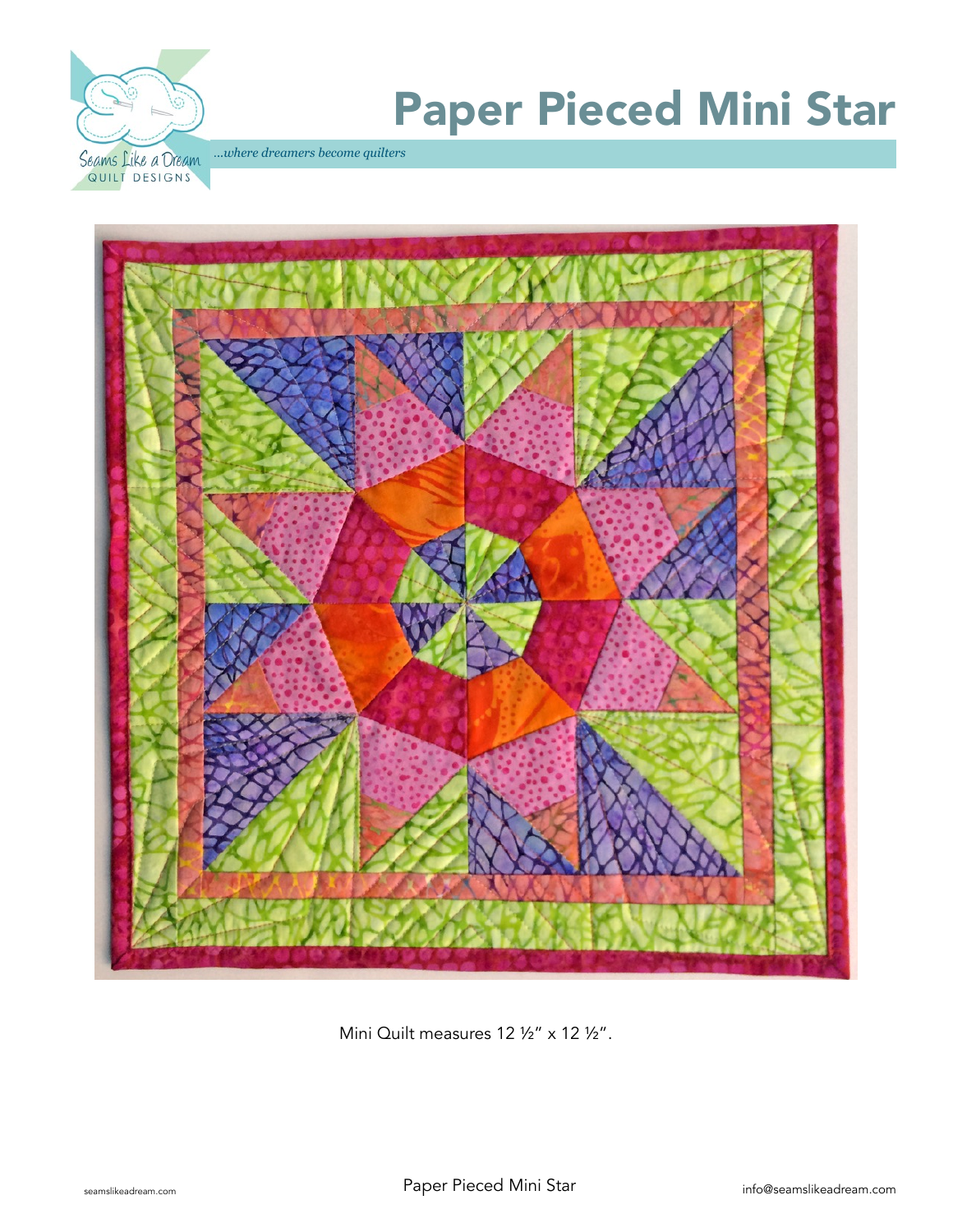## **General Instructions:**

Read through all directions before beginning. Sew using a ¼" seam; seam allowances are built into the cutting directions. All pieces are sewn with right sides together (RST) unless otherwise specified. Cutting directions are based on fabric 40" long- adjust quantity as needed to fit your fabrics. Follow the arrows for pressing suggestions.

## **Fabrics**

You will need 6 different fabrics. I choose 2 backgrounds (green and purple), two different fabrics for the inner ring of the star (bright pink and orange) and two fabrics for the star points. You don't need a lot of any one fabric- I had 6" x WOF strips for the orange, light pink, peach and purple and a bit more for the green and bright pink. It was more than enough. The fabric that you use for the outer border and binding are the ones you need the most of.

Below is how I cut my pieces to paper piece the star block. You can adjust to suit your preferences.

#### **Purple**

I cut 2 squares about 4" x 4" and then cut them in half on the diagonal for 4 triangles for piece A5. I cut 2 squares about 3" x 3" and then cut them in half on the diagonal for 4 triangles for piece A6. I cut 4 squares 2" x 2" for piece A1.

#### **Green**

Same as the purple for pieces B5, B6 and B1. 2 strips 1 ½" x 11 ½" for side inner borders and 2 strips 1 ½" x 13" for top and bottom inner borders.

#### **Orange**

I cut 4 squares about 3" x 3" for piece A2.

#### **Bright** pink

Same as orange for piece B2. 2 strips 1 ½" X WOF for single fold binding.

#### Light pink

I cut 8 squares about 3" x 3" for pieces A3 and B3.

#### **Peach**

I cut 8 squares about 2" x 2" for pieces A4 and B4. 2 strips 1" x 10 ½" for side inner borders and 2 strips 1" x 11 ½" for top and bottom inner borders.

#### **Backing**

A square about 17" x 17" - this is about 2" bigger than your quilt on all sides. If you are having it quilted on a long arm, you will need a bigger back.

# **Kate Colleran Designs, LLC**

Visit our website to see our whole line of patterns!

seamslikeadream.com info@seamslikeadream.com

seamslikeadream.com **Example 2018** Paper Pieced Mini Star info@seamslikeadream.com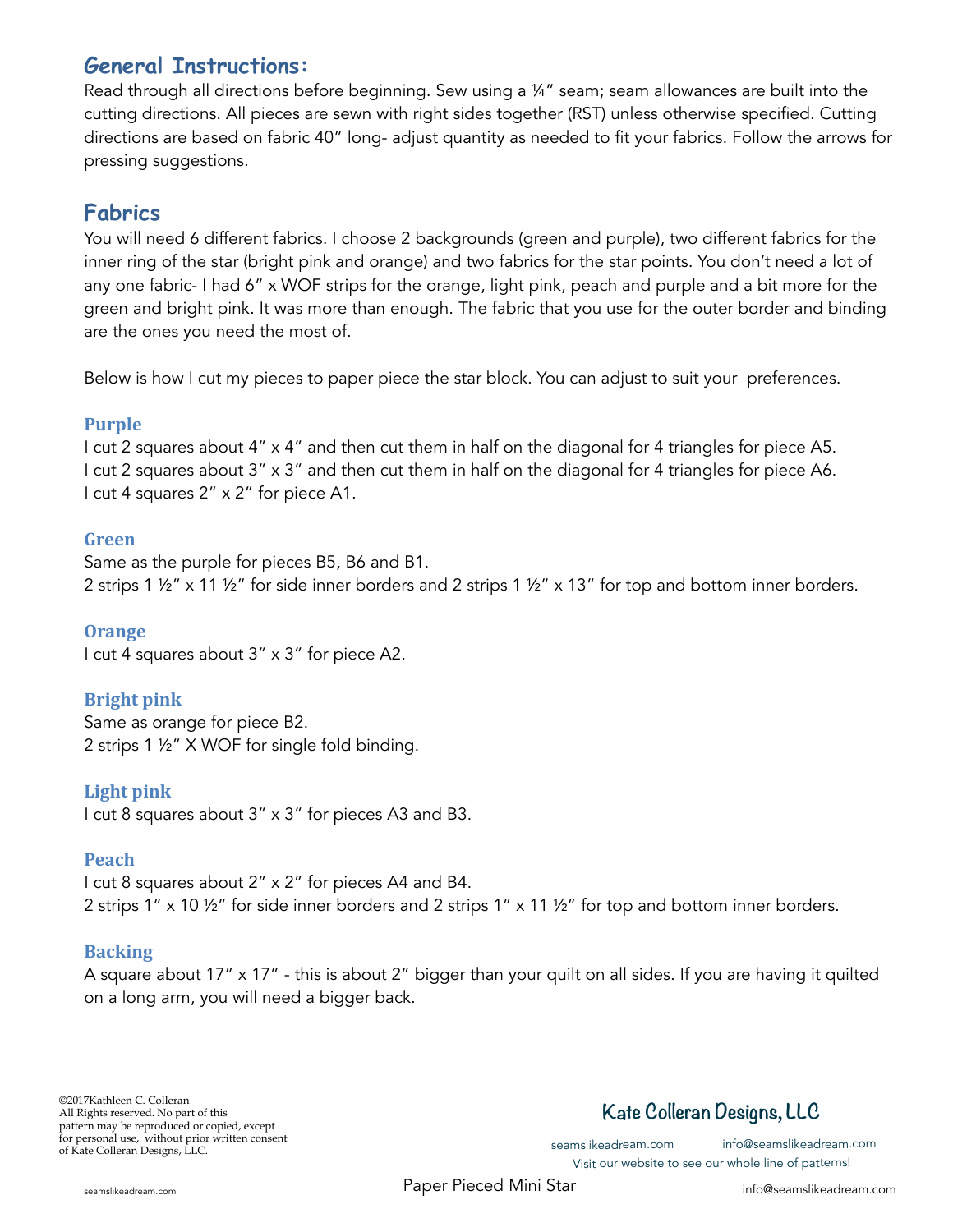## **Paper Piece the block**

Start by paper piecing 4 of each section. The section with A1-6 uses purple, orange light pink and peach and the section with B1-6 uses green, bright pink, light pink and peach. Trim the sections with a 14" seam allowance.

Sew an A section to a B section. Make 4 units. I pressed the seams open.

Sew 2 units together to make one side and then make a second side. Sew the 2 sides of the block together. The star block should measure 10 1/2" x 10 1/2".

### **Borders**

Sew the 1" x 10 ½" peach border to each side of the quilt. Sew the 1" x 11 ½" peach borders to the top and bottom of the quilt. Repeat with the green borders. The mini quilt should measure 13" x 13".

## **Finishing**

Now that you have your quilt top, the next step is to prepare your backing, layer with your batting, baste and quilt as desired.

Once your quilt is quilted, it is time to add single fold binding. If you need binding instructions, visit my website for a free tutorial.

Happy quilting!

**Kate** 



Quilt Assembly Diagram